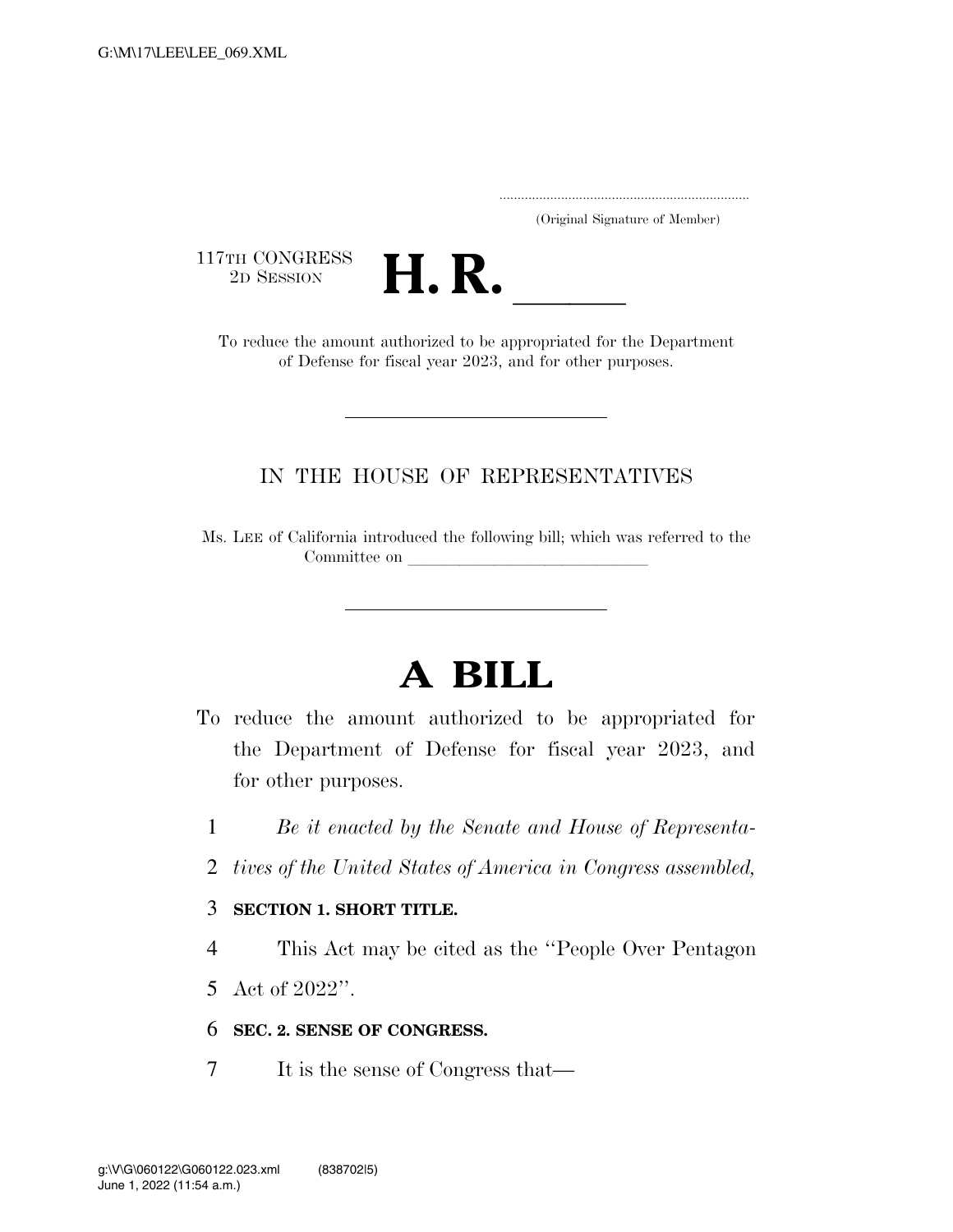| $\mathbf{1}$   | (1) many of the most urgent threats to the na-            |
|----------------|-----------------------------------------------------------|
| $\overline{2}$ | tional security of the United States are not military     |
| 3              | in nature;                                                |
| $\overline{4}$ | (2) the Federal budget should reflect the na-             |
| 5              | tional priorities of the United States; and               |
| 6              | (3) in order to better protect the security of all        |
| 7              | people and address the national priorities of the         |
| 8              | United States the budget of the Department of De-         |
| 9              | fense should be reduced and the associated savings        |
| 10             | should be reallocated.                                    |
| 11             | SEC. 3. REDUCTION IN AMOUNTS AUTHORIZED TO BE AP-         |
| 12             | PROPRIATED FOR THE DEPARTMENT OF DE-                      |
| 13             | FENSE FOR FISCAL YEAR 2023.                               |
| 14             | (a) IN GENERAL.—The amount authorized to be ap-           |
| 15             | propriated for the Department of Defense for 2023 is—     |
|                |                                                           |
| 16             | (1) the aggregate amount appropriated for the             |
| 17             | Department of Defense for fiscal year 2022 in divi-       |
| 18             | sion C of the Consolidated Appropriations Act, 2022       |
| 19             | (Public Law $117-103$ ), reduced by                       |
| 20             | $(2)$ \$100,000,000,000.                                  |
| 21             | FUNDING FOR<br>CERTAIN ACCOUNTS.—The<br>(b)               |
| 22             | amount authorized to be appropriated for each of the fol- |
| 23             | lowing accounts of the Department of Defense shall be the |
| 24             | amount authorized to be appropriated for such account     |